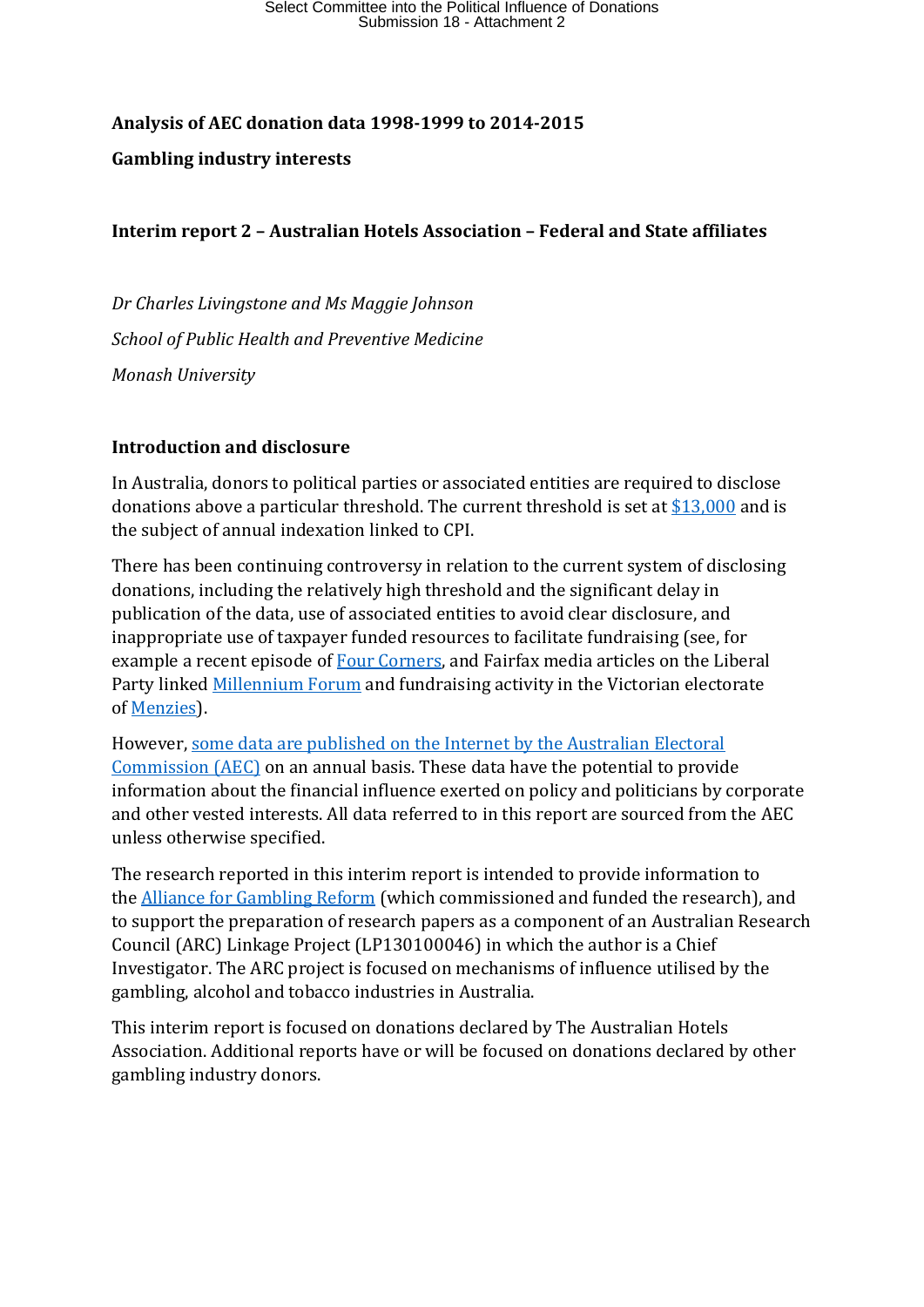## **Method**

We accessed AEC political donation data for the period 1998-1999 until 2014-2015 from the [AEC's website](http://periodicdisclosures.aec.gov.au/Donor.aspx?SubmissionId=56&ClientId=16043) and downloaded this in the form of excel spreadsheets. We then classified donations according to their recipient organisation, with classifications related to the party or organisation branch identified by the donor as the recipient of the donation or other contribution. A glossary of branches, etc, identified is contained at appendix 1.

We also identified donations made to specific individual politicians, or their specific campaigns, where possible. For the most part, donations or contributions were recorded as being made to a party state branch or division, or to the party federal organisation. However, in some cases donations were specified as having been made to an individual or her/his campaign or electorate branch. We report such individual contributions below.

All data were analysed to provide descriptive statistics. The data were also aggregated and prepared for graphic and tabular presentation. Aggregated data are presented in the next following section.

## **Overall donations made by Australian Hotels Association branches**

During the period 1998-2015, six branches of the Australian Hotels Association (AHA) declared political donations totaling \$6,096,875. Table 1 shows the Victorian branch reported the highest amount of donations, followed by AHA New South Wales and AHA South Australia. Combined, these three branches account for \$5,120,506 or 84% of the total reported donations.

More than half (\$3,439,616 or 56%) of the total donations reported by the AHA branches were received during the five year period 2010-2015. The donations and allocation of donations to political parties are described in more detail under the AHA branch sections below. Each section includes a table showing the monetary distribution of donations and figures showing the total donations and total proportion of donations by political party.

| <b>AHA branch</b> | 1998 - 2009 | 2010-2015   | 1998 - 2015 |
|-------------------|-------------|-------------|-------------|
| AHA ACT           | \$291,274   | \$0         | \$291,274   |
| AHA FED           | \$0         | \$623,100   | \$623,100   |
| <b>AHA NSW</b>    | \$903,348   | \$1,027,049 | \$1,930,397 |
| AHA SA            | \$864,993   | \$365,537   | \$1,230,530 |
| <b>AHA TAS</b>    | \$31,995    | \$30,000    | \$61,995    |
| AHA VIC           | \$565,649   | \$1,393,930 | \$1,959,579 |
| <b>TOTAL</b>      | \$2,657,259 | \$3,439,616 | \$6,096,875 |
| Source: AEC       |             |             |             |

## **Table 1: Total donations declared, by AHA branches, 1998-2015**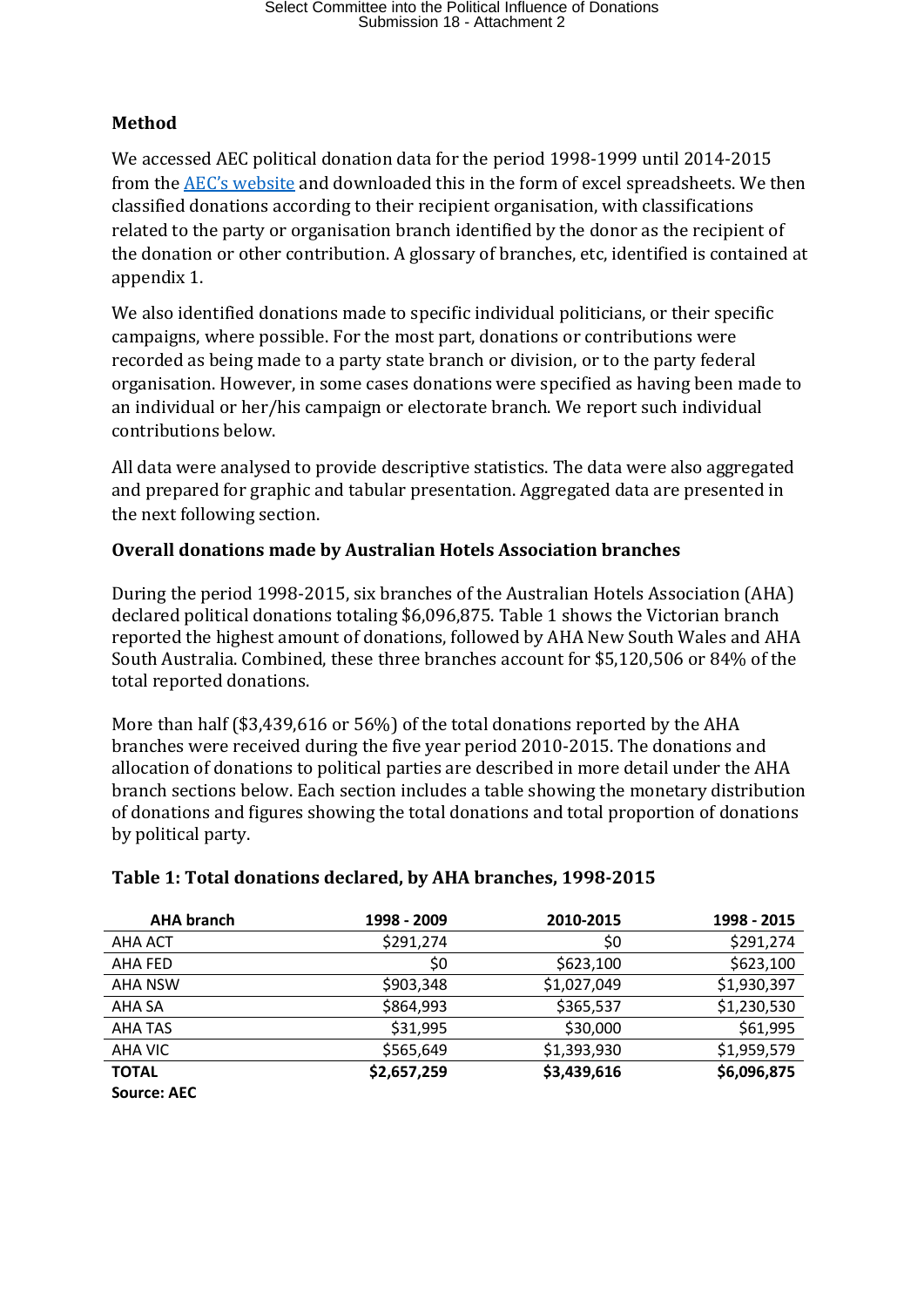## **Australian Hotels Association ACT donations**

The ACT branch of the AHA declared a total of \$291,274 during the period 1998-2015. However donations were only declared during the years 1998-2007.

The average donation declared over each of these seven years was \$41,611.

Nearly half of the total donations (\$143,000 or 49%) were received by the Federal branch of the Liberal Party.

## **Table 2: Distribution of donations declared by AHA ACT 1998-2015**

| <b>Named recipient</b>              | 1998 - 2007 |
|-------------------------------------|-------------|
| Australian Democrats Federal office | \$10,000    |
| Australian Democrats QLD branch     | \$4,405     |
| Australian Democrats SA branch      | \$11,000    |
| Australian Democrats WA branch      | \$16,469    |
| ALP Federal office                  | \$51,500    |
| ALP SA branch                       | \$2,500     |
| Lib ACT division                    | \$33,000    |
| Lib Federal office                  | \$143,400   |
| Lib individual or specific campaign | \$6,500     |
| Lib NSW division                    | \$1,000     |
| Lib QLD division                    | \$6,500     |
| Lib SA division                     | \$5,000     |
| <b>TOTAL</b>                        | \$291,274   |
| <b>Source: AEC</b>                  |             |



## **Figure 1: Total donations to ALP and LNP, 1998-1999 to 2014-2015 (source AEC)**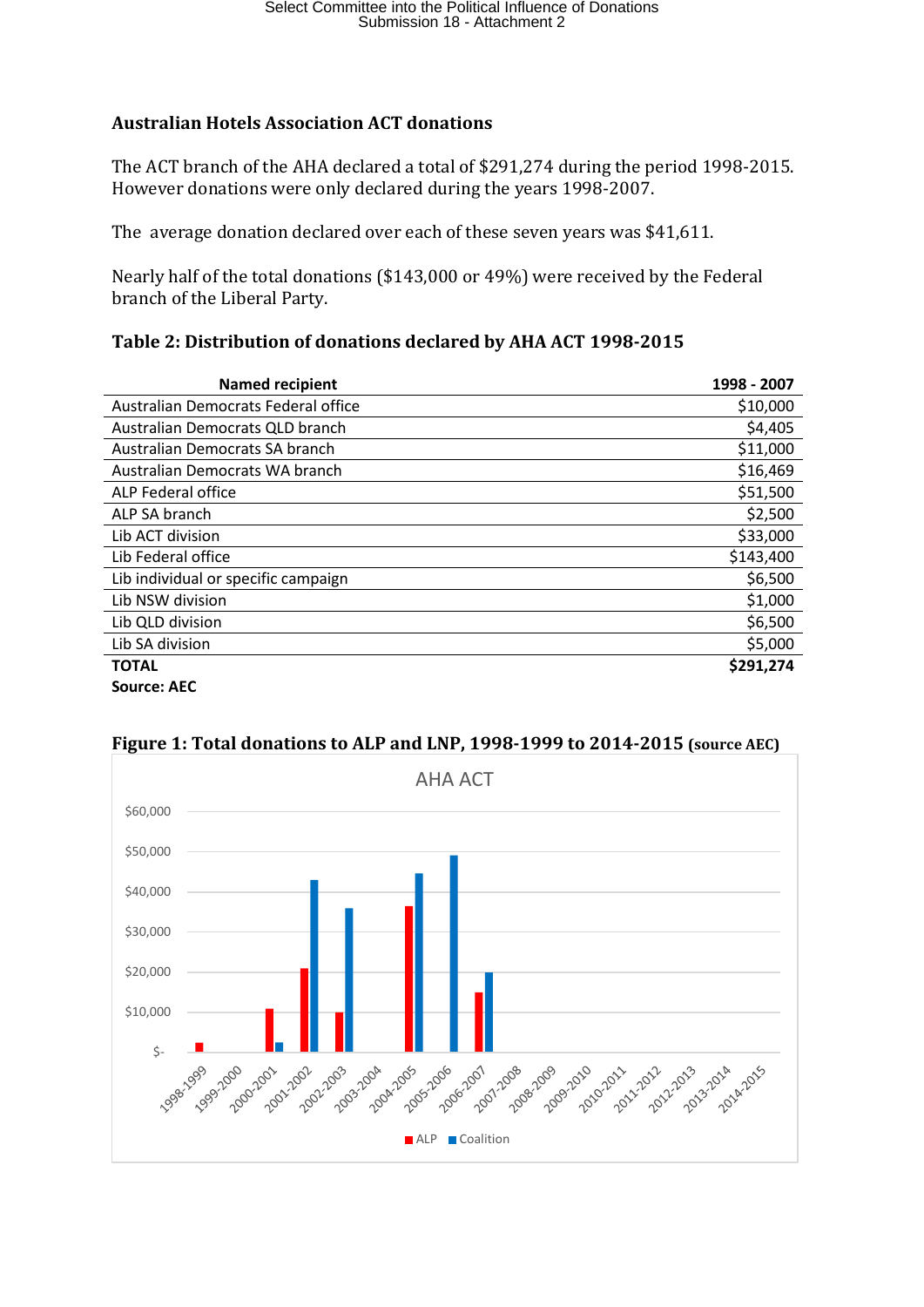## **Australian Hotels Association Federal Office donations**

A total of \$623,100 was declared by the Federal Office of the AHA during 1998-2015. The Federal Office declared donations only for the years 2011-2015,.The average annual donation over these years was \$155,755.

In 2011-2012 a donation of \$250,000 was made to the Federal branch of the Liberal Party.

In 2012-2013 two donations of \$150,000 were made to each of the ALP NT branch and the Country Liberal Party.

### **Table 3: Distribution of donations declared by AHA Federal 1998-2015**

| <b>Named recipient</b> | 2011 - 2015 |
|------------------------|-------------|
| ALP Federal office     | \$22,000    |
| ALP NT branch          | \$150,000   |
| Country Liberal NT     | \$150,000   |
| Lib Federal office     | \$259,100   |
| Lib NSW division       | \$25,000    |
| Lib TAS division       | \$12,000    |
| Lib VIC division       | \$5,000     |
| <b>TOTAL</b>           | \$623,100   |
| <b>Source: AEC</b>     |             |

## **Figure 2: Total donations to ALP and LNP, 1998-1999 to 2014-2015 (source AEC)**

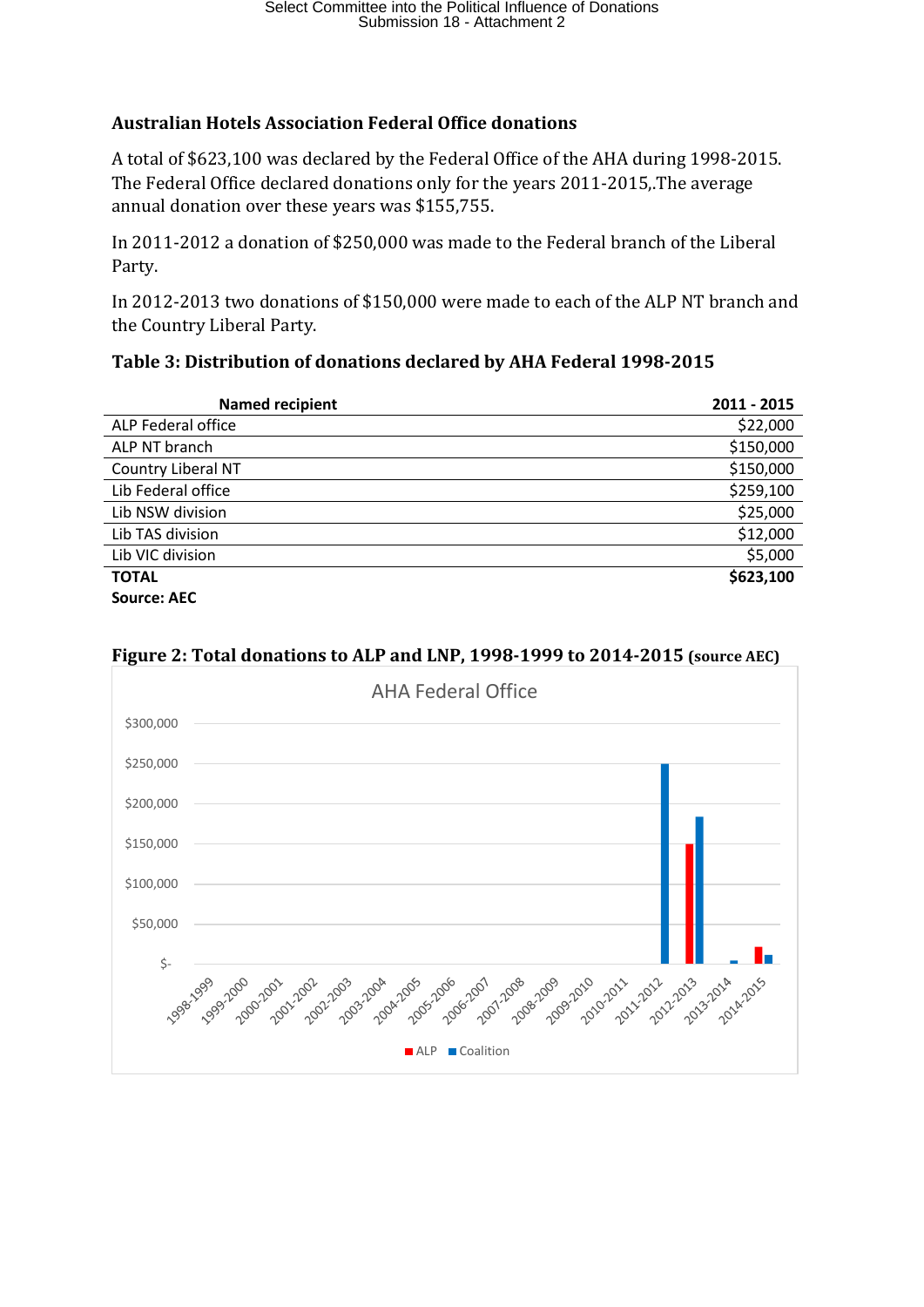## **Australian Hotels Association New South Wales donations**

The New South Wales branch of the AHA declared a total of \$1,930,397 during the period 1998-2015. During this period, donations were declared for ten years. The average donation declared for each of these years was thus \$193,040. Although the largest beneficiary of these donations was the NSW ALP (\$530,550) the coalition parties received 56.5% of donations declared during this period. In 2010-11 over \$700,000 went to coalition interests alone.

No donations were reported for 2011-2012. However, a return document submitted for that period by ClubsNSW shows that AHA NSW contributed \$644,280 to the \$3,478,581 spent on political expenditure by ClubsNSW in that year. AHA NSW is also listed as contributing \$216,197 in 2010-2011 to ClubsNSW, again for political expenditure.

## **Table 4: Distribution of donations declared by AHA NSW 1998-2015**

| <b>Named recipient</b>              | 1998 - 2015 |
|-------------------------------------|-------------|
| ALP Federal office                  | \$157,200   |
| ALP individual or specific campaign | \$120,198   |
| ALP NSW branch                      | \$530,550   |
| Independent NSW                     | \$20,000    |
| Lib Federal office                  | \$237,140   |
| Lib individual or specific campaign | \$269,023   |
| Lib NSW division                    | \$348,900   |
| Nat Federal office                  | \$12,500    |
| Nat individual or specific campaign | \$89,350    |
| Nat NSW division                    | \$145,536   |
| <b>TOTAL</b>                        | \$1,930,397 |
| Source: AEC                         |             |



### **Figure 3: Total donations to ALP and LNP, 1998-1999 to 2014-2015 (source AEC)**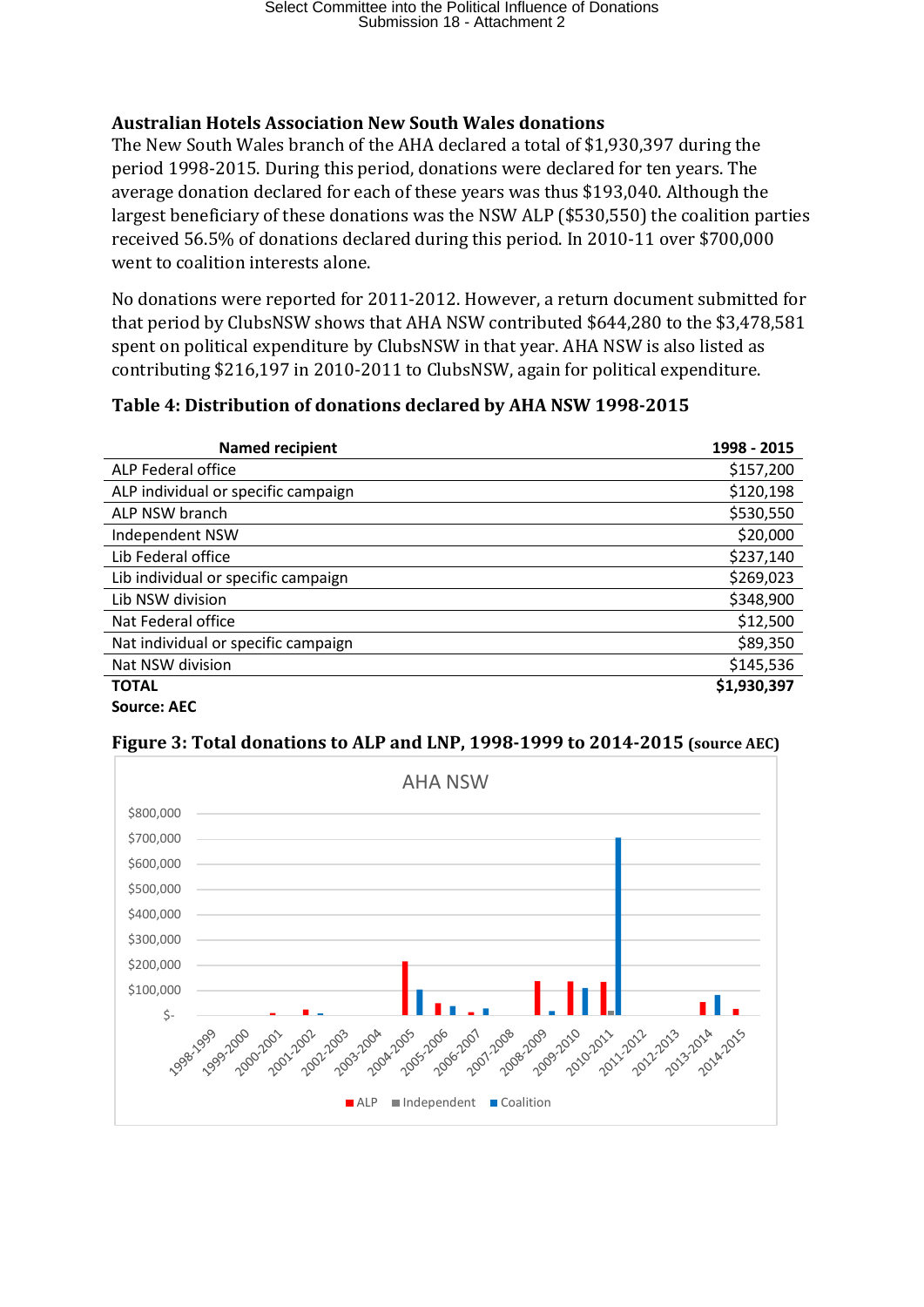## **Australian Hotels Association South Australia donations**

Donations totaling \$1,230,530 was declared by the South Australian branch of the AHA between 1998-2015. Donations were reported for 14 years during this period, with average annual declared donations of \$87,895.

In 10 of the 14 years, the donations were generally equally distributed between the branches and divisions of the ALP and Liberal Party. Total political party allocations demonstrate that the ALP received \$607,451 and the Liberal Party \$623,079. However, there were two periods where the Liberal Party was either the only party to receive donations (\$27,900 in 2002-2003) or received the larger share of donations (\$49,785 or nearly 91% of total donations in 2011-2012). The ALP received the majority (92%) or \$18,600 of the \$20,095 donated in 2003-2004.

## **Table 5: Distribution of donations declared by AHA South Australia 1998-2015**

| <b>Named recipient</b>              | 1998 - 2015 |
|-------------------------------------|-------------|
| ALP individual or specific campaign | \$9,650     |
| ALP SA branch                       | \$597,801   |
| Lib individual or specific campaign | \$10,850    |
| Lib QLD division                    | \$1,000     |
| Lib SA division                     | \$611,229   |
| <b>TOTAL</b>                        | \$1,230,530 |
| <b>Source: AEC</b>                  |             |



## **Figure 4: Total donations to ALP and LNP, 1998-1999 to 2014-2015 (source AEC)**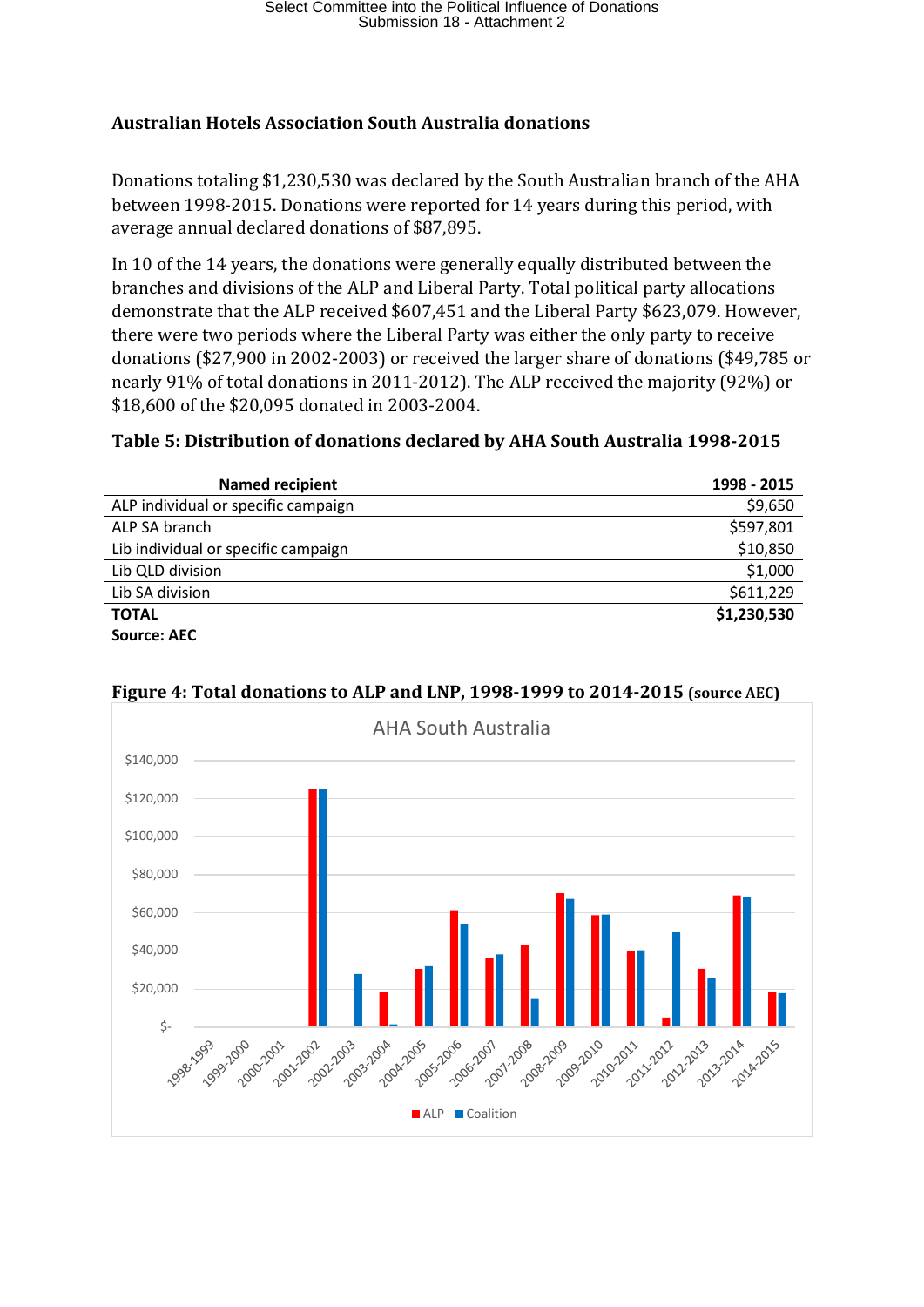### **Australian Hotels Association Tasmania donations**

The Tasmanian branch of the AHA declared donations for three years during the period 1998-2015, totaling \$61,995. The Liberal Party received 70% or \$43,495 of the total donations and the ALP received the remaining 30% or \$18,500.

AHA Tasmania declared donations only to the Liberal Party in two of the three years (2002-2003 and 2013-2014).

### **Table 6: Distribution of donations declared by AHA Tasmania 1998-2015**

| <b>Named recipient</b>              | 1998 - 2015 |
|-------------------------------------|-------------|
| ALP individual or specific campaign | \$8,500     |
| ALP TAS branch                      | \$10,000    |
| Lib individual or specific campaign | \$5,495     |
| Lib TAS division                    | \$38,000    |
| <b>TOTAL</b>                        | \$61,995    |
| <b>Source: AEC</b>                  |             |



#### **Figure 5: Total donations to ALP and LNP, 1998-1999 to 2014-2015 (source AEC)**

### **Australian Hotels Association Victoria donations**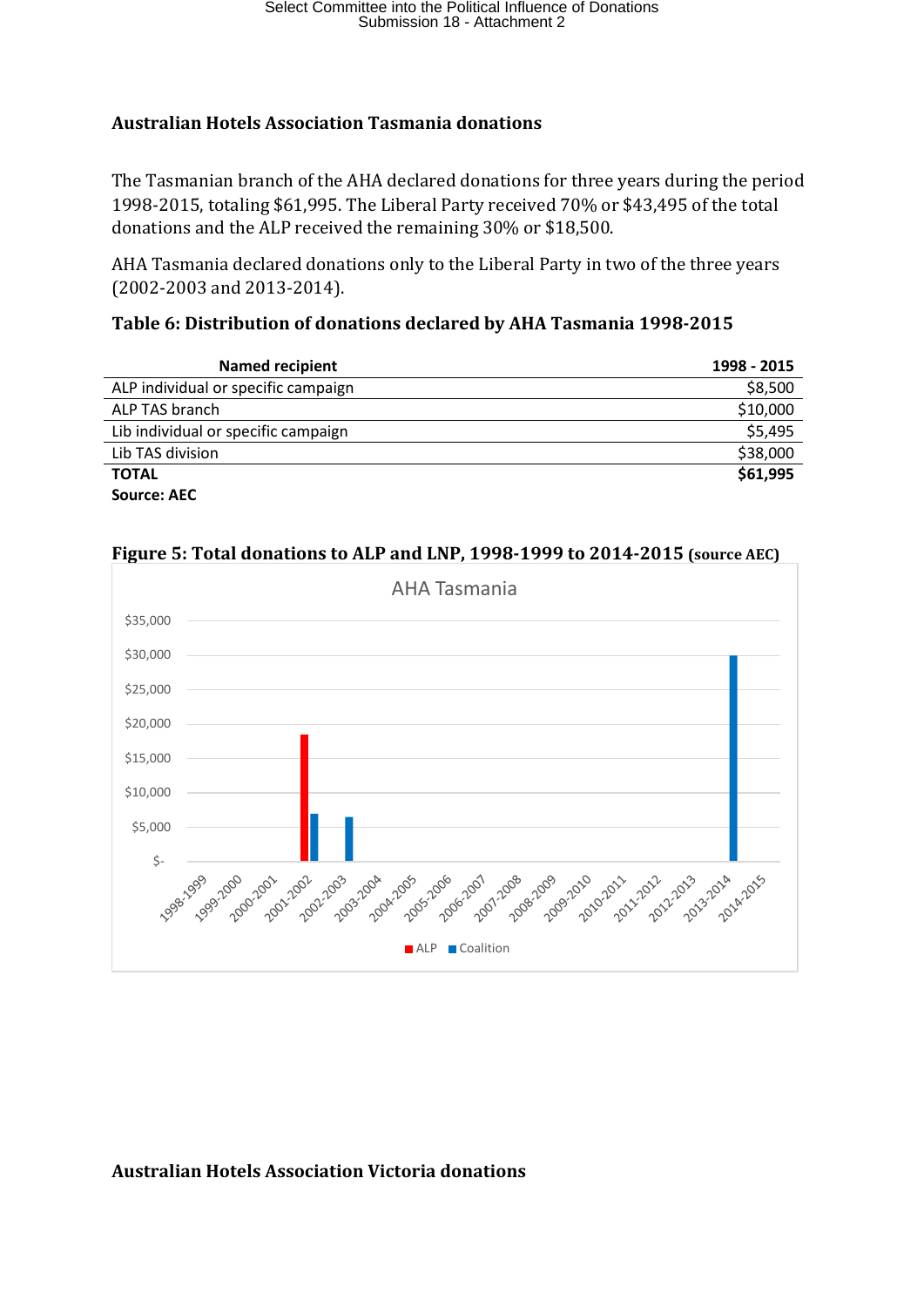The Victorian branch of the AHA declared a total of \$1,959,579 during the period 1998- 2015.

Donations were not reported during years 1998-1999, 2001-2002, 2007-2008 and 2008-2009. Thus the average donation amount for the 13 years for which donations were declared was \$150,737. The majority of AHA Victoria donations (\$1,412,854 or 72%) were declared during 2009-2015. The total annual donations ranged from a minimum of \$6,680 in 2005-2006 to a maximum of \$445,020 in 2012-2013.

Overall the Coalition received a significantly greater share of donations than the ALP. The Coalition received \$1,332,502 or nearly 68% of the total declared, compared to the ALP which received 32% or \$627,077. There were two periods (2011-2012 and 2013- 2014) in which all donations declared went to the Coalition. Additionally, in 2012-2013 nearly 95% or \$422,320 of donations went to the Coalition.

Table 7 demonstrates that the Victorian division of the Liberal Party received \$794,699 or nearly 41% of the total donations. Another \$62,250 in donations were originally designated as being made to the Victorian division of the Liberal party but were earmarked on annual return documents (or in one case, were identifiable from recipient declarations) as being intended for individuals or specific campaigns.

Donations were also declared to associated entities related to the Victorian division of the Liberal Party (Enterprise 500, Liberal MP Andrew Robb's fundraising body Bayside Forum, and Kevin Andrews Menzies 200) and one associated entity related to the ALP (Progressive Business Association). Table 7 below also details the period and quantum of donations to these associated entities.

| <b>Named recipient</b>                  | 1998-2008 | 2009-2015   | 1998 - 2015 |
|-----------------------------------------|-----------|-------------|-------------|
| ALP VIC branch                          | \$185,086 | \$357,361   | \$542,447   |
| ALP individual or specific campaign     | \$42,000  | \$5,000     | \$47,000    |
| Lib Federal office                      | \$2,103   | \$124,725   | \$126,828   |
| Lib individual or specific campaign     | \$13,500  | \$7,750     | \$21,250    |
| Lib NSW division                        | \$3,500   | \$5,000     | \$8,500     |
| Lib VIC division                        | \$138,800 | \$610,899   | \$749,699   |
| Nat Federal office                      | \$0       | \$4,500     | \$4,500     |
| Nat VIC division                        | \$113,606 | \$202,619   | \$316,225   |
| <b>Bayside Forum</b>                    | \$10,500  | \$0         | \$10,500    |
| Enterprise 500                          | \$0       | \$50,000    | \$50,000    |
| Menzies 200                             | \$0       | \$45,000    | \$45,000    |
| <b>Progressive Business Association</b> | \$37,630  | \$0         | \$37,630    |
| <b>TOTAL</b>                            | \$546,725 | \$1,412,854 | \$1,959,579 |
| <b>Source: AEC</b>                      |           |             |             |

### **Table 7: Distribution of donations declared by AHA Victoria 1998-2015**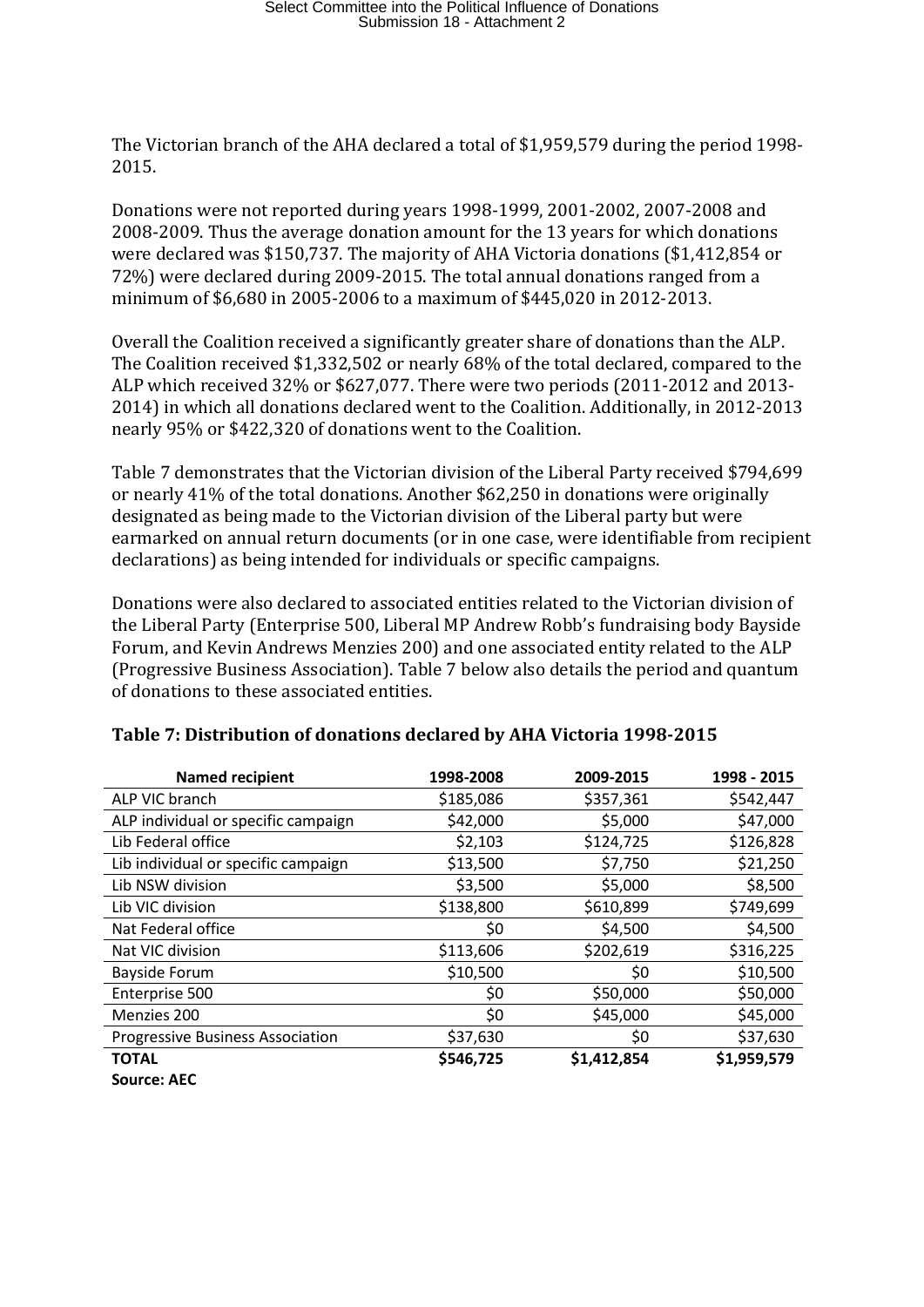

**Figure 6: Total donations to ALP and LNP, 1998-1999 to 2014-2015 (source AEC)**

During 2010-2011, 2012-2013 and 2014-2015, several large donations (up to \$100,000) were received by the Victorian branches and divisions of the ALP and Liberal parties and the federal organisation of the Liberal party. An itemised list of these donations is set out in Table 8.

| <b>Named recipient</b> | Year      | <b>Amount</b> |
|------------------------|-----------|---------------|
| ALP VIC branch         | 2010-2011 | \$100,000     |
| ALP VIC branch         | 2010-2011 | \$50,000      |
| Lib VIC division       | 2010-2011 | \$50,000      |
| Lib VIC division       | 2010-2011 | \$20,000      |
| Nat VIC division       | 2010-2011 | \$50,000      |
| Lib Federal office     | 2012-2013 | \$100,000     |
| Lib VIC division       | 2012-2013 | \$50,000      |
| Lib VIC division       | 2012-2013 | \$45,000      |
| Lib VIC division       | 2012-2013 | \$100,000     |
| Lib VIC division       | 2012-2013 | \$100,000     |
| Lib VIC division       | 2013-2014 | \$100,000     |
| Nat VIC division       | 2013-2014 | \$50,000      |
| ALP VIC branch         | 2014-2015 | \$50,000      |
| ALP VIC branch         | 2014-2015 | \$100,000     |
| Lib VIC division       | 2014-2015 | \$30,000      |
| Lib VIC division       | 2014-2015 | \$50,000      |
| Lib VIC division       | 2014-2015 | \$75,000      |
| Nat VIC division       | 2014-2015 | \$50,000      |
| Nat VIC division       | 2014-2015 | \$20,000      |
| <b>Source: AEC</b>     |           |               |

#### **Table 8: AHA Victoria donations greater than \$20,000, 2010-2015**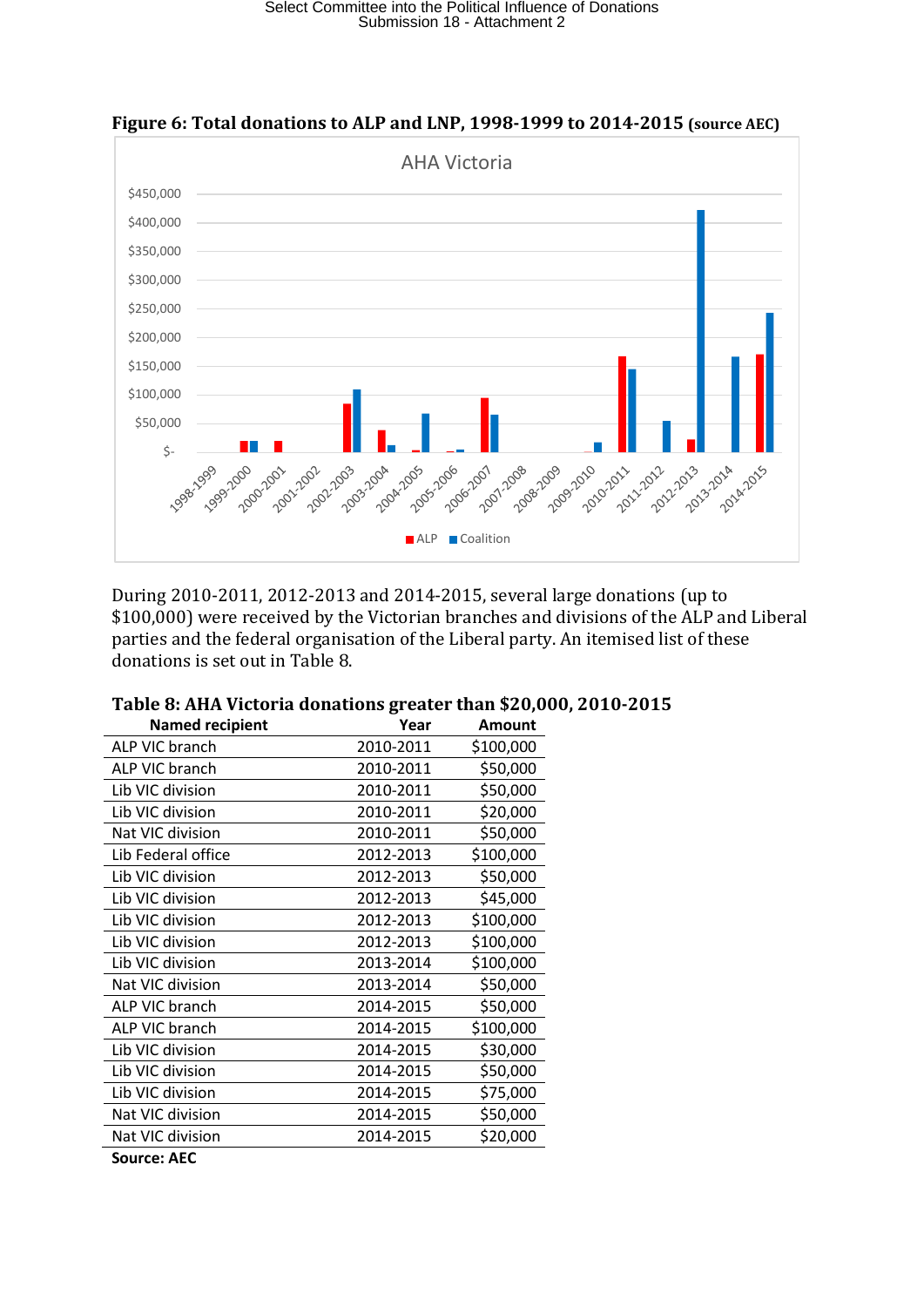## **Allocation of donations to individuals, specific campaigns, specific local Party branches, etc.**

The AHA often declared donations made to party branches or divisions, such as the NSW division of the Liberal Party or a branch of the ALP, or to the federal organisations of the parties. In a number of instances however, AHA branches declared donations made to specific campaigns or specific individual politicians. Again, these were almost invariably members of the major parties.

Tables 9-14 (below) set out the donations in these categories declared by the AHA in the period 2001-02 to 2014-15.

Some substantial donations appear in this table, and major beneficiaries include both ALP and LNP federal and state MPs or their campaign funds.

Over this period, major recipients (i.e., \$3,000 or more) of these declared donations who were named or whose campaigns or electorate branches were named, included:

- Telmo Languiller (ALP, Vic) \$20,000
- Andrew Robb (Lib Fed, Vic) \$25,500 (incl. Bayside Forum)
- Tony Robinson (ALP, Vic) \$3,000
- Sarah Henderson (Lib Fed, Vic) \$4,000
- John Howard (Lib Fed, NSW) \$3,000
- Paul Gibson (ALP NSW) \$24,500
- Paul Pearce (ALP NSW) \$5,000
- Barry O'Farrell (Lib NSW) \$60,000
- Barry O'Farrell (Lib NSW)('Dinners') \$183,500
- Tony Kelly (ALP NSW) \$10,000
- Dawn Fardell (Lib NSW) \$20,000
- Greg Smith (Lib NSW) \$5,000
- Gareth Ward (Lib NSW) \$10,000
- Mike Baird (Lib NSW) \$45,000
- Joe Hockey (Lib Fed, NSW) \$6,868
- Chris Patterson (Lib NSW) \$11,500
- George Souris (Nat NSW) \$10,000
- Andrew Stoner (Nat NSW) \$60,000
- Andrew Fraser (Nat NSW) \$5,000
- Don Page (Nat NSW) \$5,000
- Paul Toole (Nat NSW) \$9,350
- Peter Draper (Ind NSW) \$20,000
- Anthony Albanese (ALP Fed NSW) \$10,253
- Jason Clare (ALP Fed NSW) \$5,000
- Joel Fitzgibbon (ALP Fed NSW) \$10,000
- Chris Bowen (ALP Fed NSW) \$10,000
- Kevin Andrews (Lib Fed Vic) \$50,000 (incl. Menzies 200)
- Scott Morrison (Lib Fed NSW) \$5,000
- Craig Laundy (Lib Fed NSW) \$59,376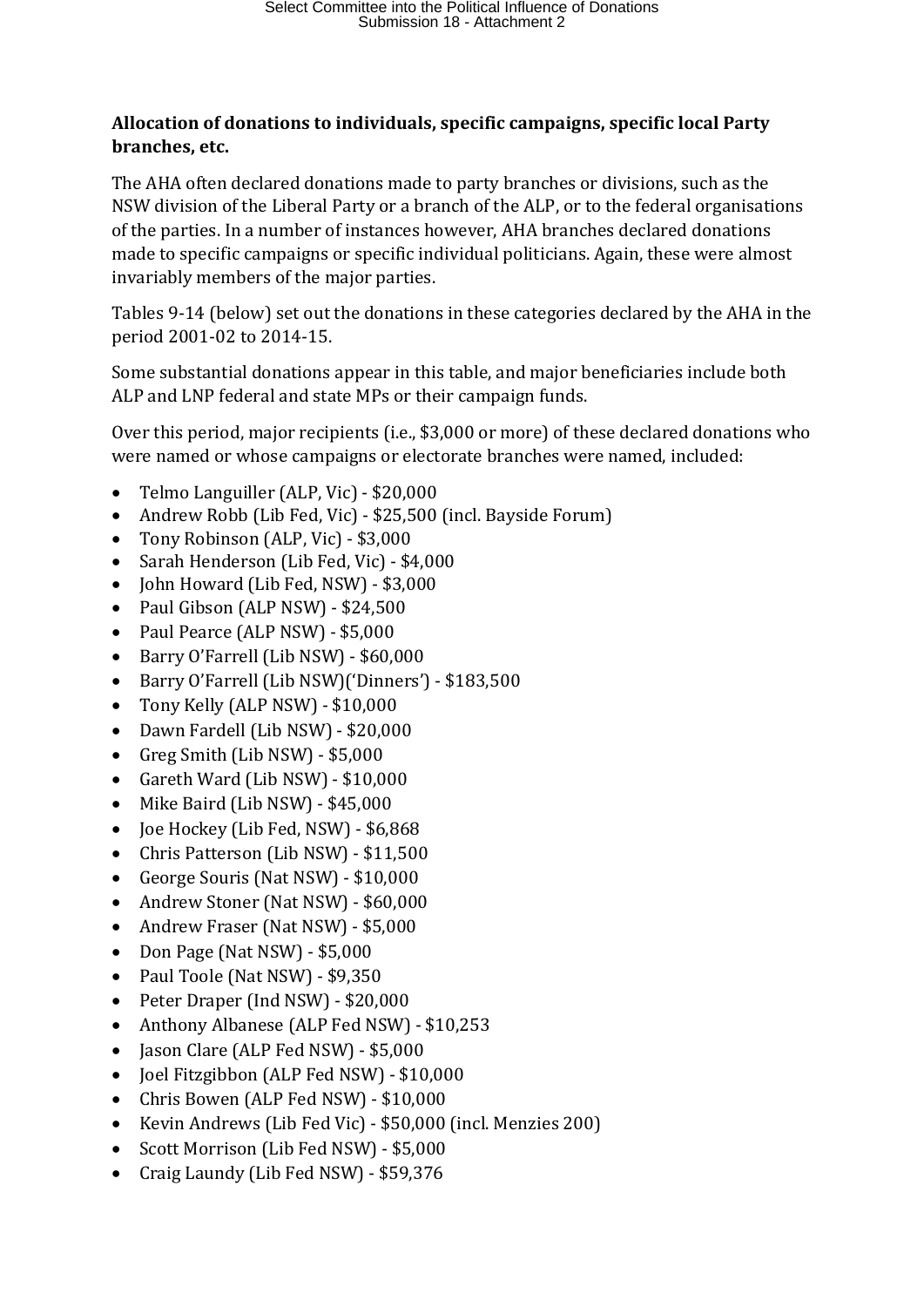• Eric Abetz (Lib Fed Tas) - \$5,093

In addition, associated entities and third parties were also provided with funds, including the following:

- Enterprise 500 Victoria (Lib Vic) \$50,000
- Progressive Business (ALP Vic) \$37,630
- Clubs NSW \$860,477 (in 2010-11 and 2011-12).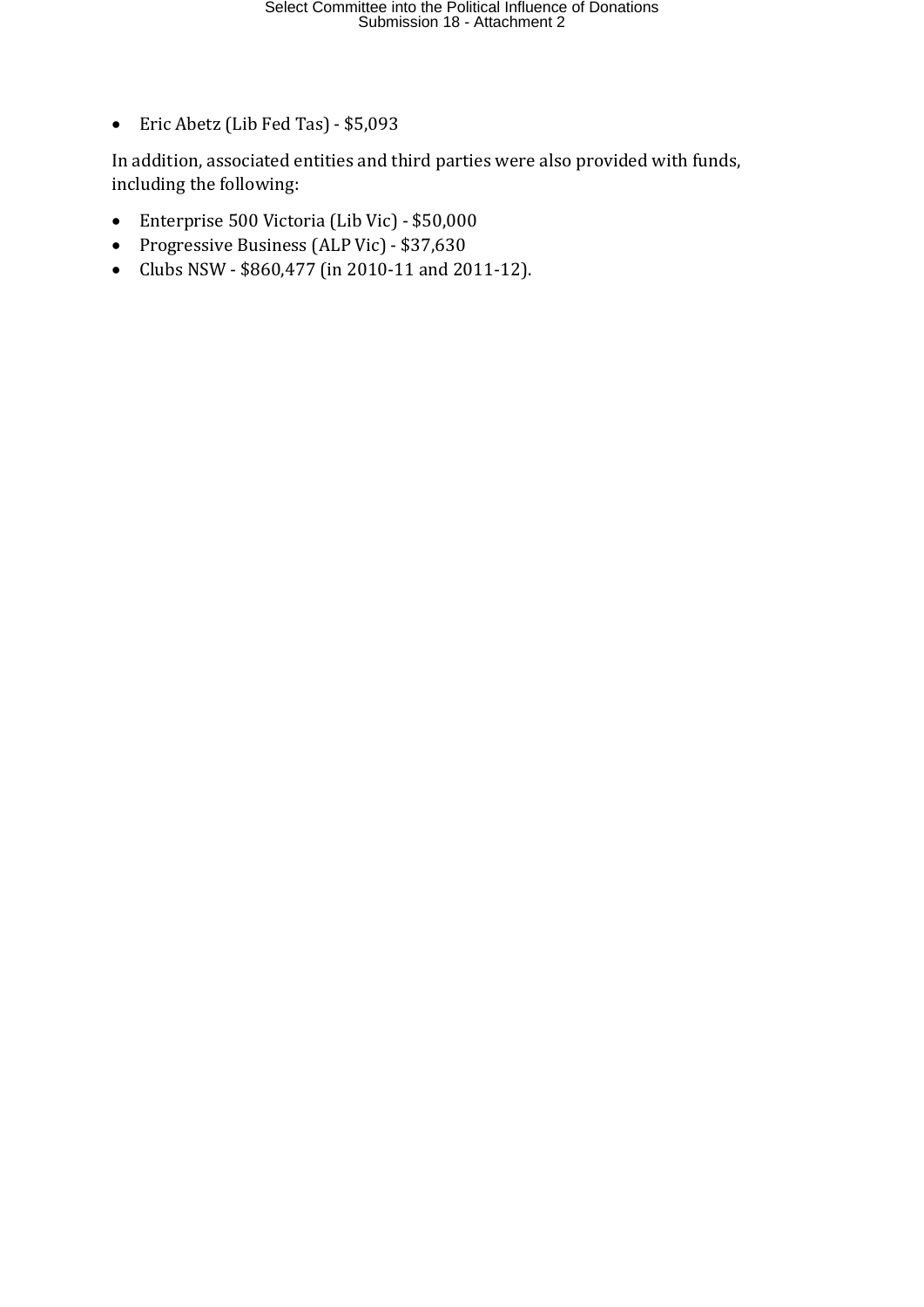## **Table 9: AHA Victoria donations to individuals, specific campaigns, and associated entities 1998-2015 (Source: AEC)**

| Year      |                                            | Candidate               | Annual return donation description                       | <b>Amount</b> |
|-----------|--------------------------------------------|-------------------------|----------------------------------------------------------|---------------|
| 2002-2003 | ALP VIC - Progressive Business Association |                         | Platinum sponsorship package                             | \$12,500      |
| 2002-2003 | ALP VIC - Progressive Business Association |                         | 10 places Bob Hawke Anniversary Dinner                   | \$2,500       |
| 2003-2004 | <b>Progressive Business Association</b>    |                         |                                                          | \$10,000      |
| 2003-2004 | Progressive Business Association           |                         |                                                          | \$3,000       |
| 2003-2004 | Progressive Business Association           |                         |                                                          | \$1,900       |
| 2003-2004 | <b>Progressive Business Association</b>    |                         |                                                          | \$2,000       |
| 2003-2004 | ALP VIC - Sunshine SECC                    |                         | Sunshine SECC                                            | \$20,000      |
| 2004-2005 | Lib VIC                                    | Andrew Robb             | Goldstein Area Finance Committee, Bentleigh VIC          | \$10,000      |
| 2004-2005 | ALP VIC - Progressive Business Association |                         |                                                          | \$2,750       |
| 2004-2005 | ALP VIC - Progressive Business Association |                         |                                                          | \$1,400       |
| 2005-2006 | Lib VIC - Bayside Forum                    |                         |                                                          | \$3,000       |
| 2005-2006 | Lib VIC                                    | Louise Asher            | <b>Brighton Electoral Council</b>                        | \$1,000       |
| 2005-2006 | ALP VIC - Progressive Business Association |                         |                                                          | \$1,580       |
| 2006-2007 | ALP VIC - Eltham SECC                      | <b>Steve Herbert</b>    | <b>Eltham SECC</b>                                       | \$1,000       |
| 2006-2007 | ALP VIC - Derrimut SECC                    | <b>Telmo Languiller</b> | <b>Derrimut SECC</b>                                     | \$20,000      |
| 2006-2007 | ALP VIC - Dandenong SECC                   | John Pandazopolous      | Dandenong SECC                                           | \$1,000       |
| 2006-2007 | Lib Fed - Corangamite                      | <b>Stewart McArthur</b> | Corangamite Electoral Council                            | \$2,000       |
| 2006-2007 | <b>Bayside Forum</b>                       |                         | Liberal Party of Australia - Federal                     | \$7,500       |
| 2006-2007 | Lib VIC                                    | Louise Asher            | <b>Brighton Electoral Council</b>                        | \$500         |
| 2009-2010 | ALP VIC Diamond Creek VIC                  | Danielle Green          |                                                          | \$1,000       |
| 2009-2010 | Lib Fed Magill SA                          | Christopher Pyne        |                                                          | \$1,000       |
| 2009-2010 | Lib Fed Magill SA                          | Christopher Pyne        |                                                          | \$1,000       |
| 2009-2010 | Lib VIC Caulfield South                    | David Southwick         |                                                          | \$750         |
| 2010-2011 | <b>ALP VIC</b>                             | Tony Robinson           | ALP Mitcham SECC - MP Tony Robinson Fundraiser           | \$3,000       |
| 2010-2011 | <b>ALP VIC</b>                             | Llewellyn Rees          | ALP Altona SECC - fundraiser for Llewellyn Rees campaign | \$1,000       |
| 2010-2011 | <b>ALP VIC</b>                             |                         | Lunch - McGuire ALP VIC                                  | \$3,661       |
| 2010-2011 | Lib Fed                                    |                         | Dinner Tony Abbott - June 2011                           | \$8,800       |
| 2010-2011 | Lib Fed                                    |                         | Dinner Tony Abbott - 12 August 10                        | \$8,800       |
| 2010-2011 | Lib VIC                                    |                         | Dinner Tony Abbott - LPA VIC                             | \$7,500       |
| 2011-2012 | Lib VIC                                    | Michael O'Brien         | Donation to Minister O'Brien function                    | \$1,000       |
| 2011-2012 | Lib VIC                                    | Sarah Henderson         | Corangamite Liberal Party Launch                         | \$4,000       |
| 2011-2012 | Enterprise 500 Victoria                    |                         | Subscription - Enterprise 500 Victoria                   | \$25,000      |
| 2011-2012 | Enterprise 500 Victoria                    |                         | Subscription - Enterprise 500 Victoria                   | \$25,000      |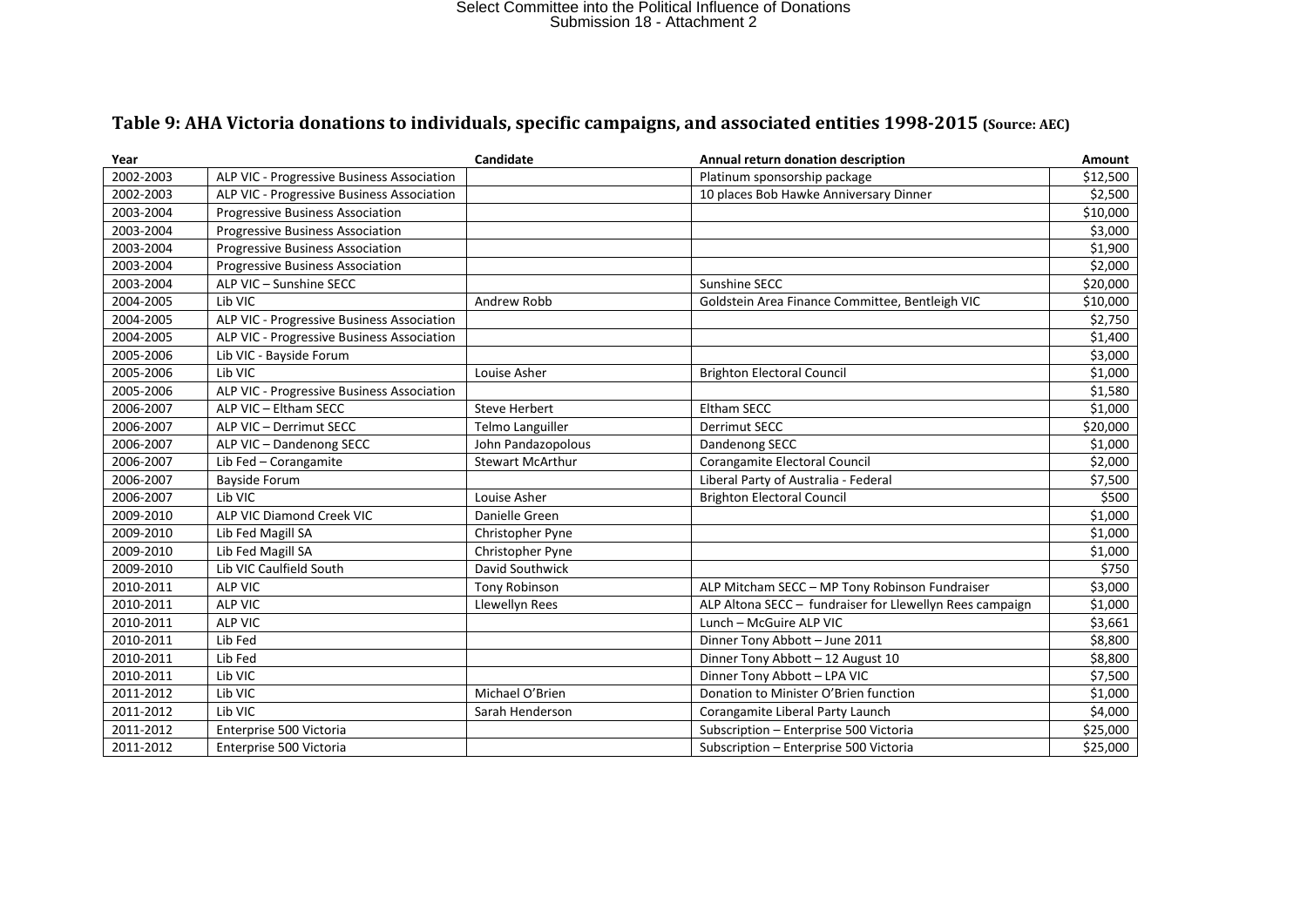#### **Table 10: AHA ACT donations to individuals, specific campaigns, and associated entities 1998-2015 (Source: AEC)**

| Year      |         | Candidate          | Annual return donation description                       | Amount  |
|-----------|---------|--------------------|----------------------------------------------------------|---------|
| 2000-2001 | ALP SA  |                    | Attendance at dinner; SA Federal marginal seats campaign | \$2,500 |
| 2000-2001 | Lib NSW |                    | South Sydney Local Government conference                 | \$1,000 |
| 2002-2003 | Lib ACT | John Howard        | Liberal Party – Bennelong Campaign                       | \$3,000 |
| 2005-2006 | Lib NSW | <b>Bruce Baird</b> | Bruce Baird - Cook                                       | \$3,500 |
|           |         |                    |                                                          |         |

#### **Table 11: AHA Federal Office donations to individuals, specific campaigns, and associated entities 1998-2015 (Source: AEC)**

| Year            |           | .<br>Candidate | ial return donation description<br>Annu <sup>.</sup> | Amount  |
|-----------------|-----------|----------------|------------------------------------------------------|---------|
| 2013<br>13-2014 | rib VIC س |                | Dinner<br>with<br>` PIv.                             | \$5,000 |

### **Table 12: AHA Tasmania donations to individuals, specific campaigns, and associated entities 1998-2015 (Source: AEC)**

| Year      |                | Candidate           | Annual return donation description | Amount  |
|-----------|----------------|---------------------|------------------------------------|---------|
| 2001-2002 | <b>ALP TAS</b> | Bryan Green         |                                    | \$1,000 |
| 2001-2002 | ALP TAS        | Jenni Jarvis        |                                    | \$1,500 |
| 2001-2002 | ALP TAS        | Kathryn Hay         |                                    | \$1,500 |
| 2001-2002 | ALP TAS        | <b>Brenton Best</b> |                                    | \$1,000 |
| 2001-2002 | ALP TAS        | Jim Cox             |                                    | \$2,000 |
| 2001-2002 | <b>ALP TAS</b> | Michael Polley      |                                    | \$1,000 |
| 2001-2002 | ALP TAS        | Ken Bacon           |                                    | \$2,000 |
| 2001-2002 | Lib TAS        | Wil Hodgman         |                                    | \$1,000 |
| 2001-2002 | Lib TAS        | <b>Bob Cheek</b>    |                                    | \$1,000 |
| 2001-2002 | Lib TAS        | Peter Gutwein       |                                    | \$500   |
| 2001-2002 | Lib TAS        | Matt Walnaugh       |                                    | \$495   |
| 2002-2003 | Lib TAS        | Will Hodgman        |                                    | \$1,000 |
| 2002-2003 | Lib TAS        | <b>Bob Cheek</b>    |                                    | \$1,000 |
| 2002-2003 | Lib TAS        | Peter Gutwein       |                                    | \$500   |
|           |                |                     |                                    |         |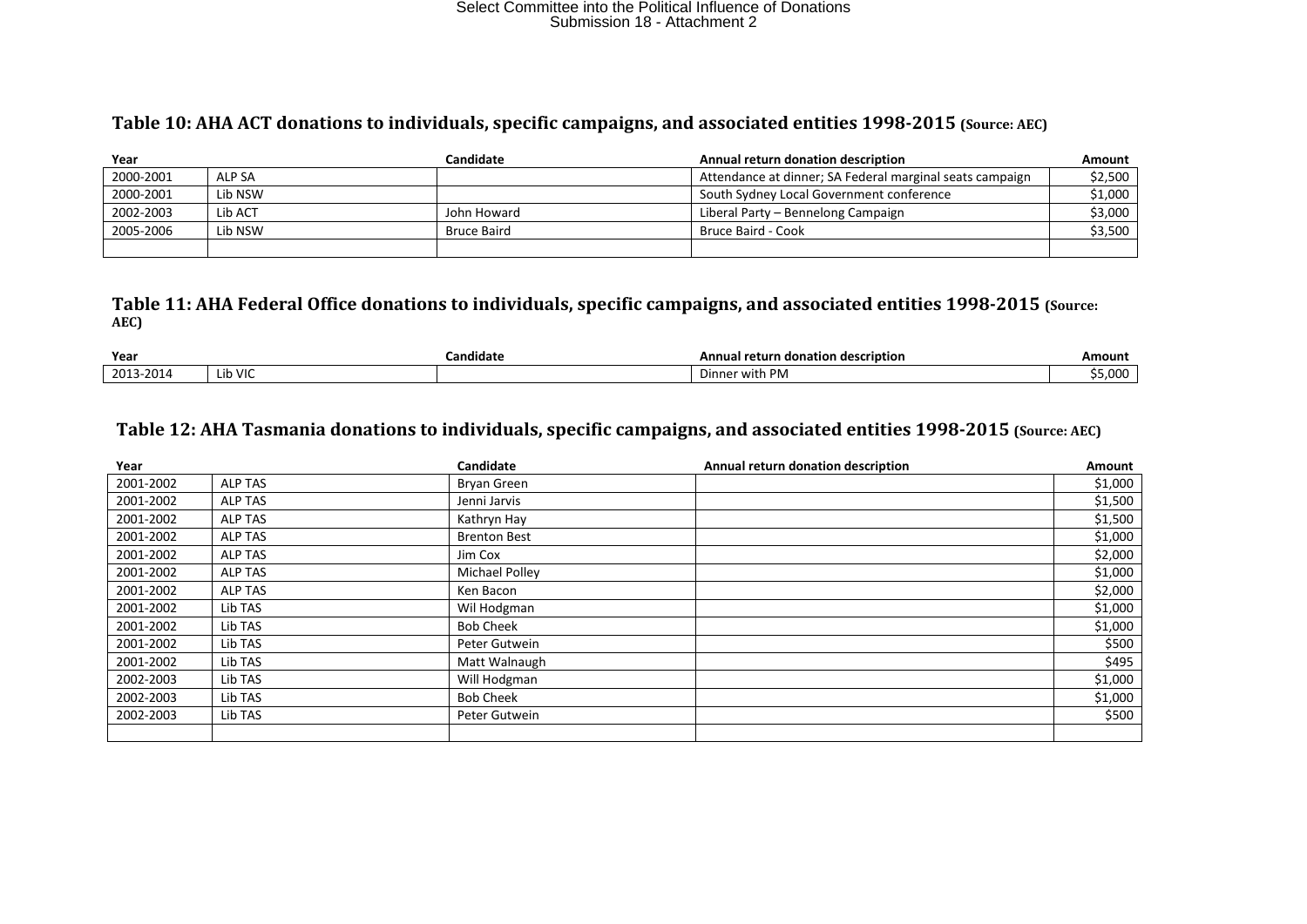## **Year Candidate Annual return donation description Amount** 2001-2002 ALP NSW Eden-Monaro ALP \$2,000 2001-2002 ALP NSW Jenny McAllister Jenny McAllister ALP \$2,000 2001-2002 ALP NSW Terry Flanagan Terry Flanagan ALP \$2,000 2001-2002 ALP NSW Adam Searle Adam Searle ALP \$2,000 2001-2002 ALP NSW David Borger David Borger ALP \$2,000 2001-2002 ALP NSW David Bradbury David Bradbury ALP \$2,000 2001-2002 ALP NSW Meg Oates Meg Oates ALP \$2,000 2001-2002 ALP NSW Michael Lee Michael Lee ALP \$2,000 2001-2002 ALP NSW Trish Morgan Trish Morgan ALP \$2,000 2001-2002 ALP NSW Joe Knagge Joe Knagge ALP \$2,000 2001-2002 ALP NSW Lindsay ALP \$1,500 2001-2002 ALP NSW Robert McClelland Robert McClelland Robert McClelland Rubbert McClelland S1.500 2004-2005 ALP NSW Paul Pearce Coogee \$5,000 2004-2005 ALP NSW Paul Gibson P Gibson \$1,500 2004-2005 | ALP NSW | Paul Gibson | P Gibson \$3,000 2004-2005 ALP NSW Paul Gibson P Gibson \$10,000 2005-2006 ALP NSW Grant McBride G McBride Electorate \$1,900 2005-2006 Lib NSW Barry O'Farrell Barry O'Farrell Barry O'Farrell Electorate Albert Electorate Albert 2005-2006 2008-2009 ALP NSW Paul Gibson Ruth Alphae ALP NSW Labour Party – Paul Gibson Alphae Alphae S10,000 2008-2009 Lib NSW Joe Hockey Liberal Party – Joe Hockey S1,867.80 2009-2010 | ALP NSW | Business Dialogue \$59,850 2009-2010 ALP NSW Dinner with Premier \$4,000 2009-2010 ALP NSW S1,440<br>
2009-2010 ALP NSW Function 52.856 2009-2010 ALP NSW Function \$2,856 2009-2010 ALP NSW Newcastle function \$1,000 2009-2010 | ALP NSW | Business Dialogue \$59,850

#### **Table 13: AHA NSW donations to individuals, specific campaigns, and associated entities 1998-2015 (Source: AEC)**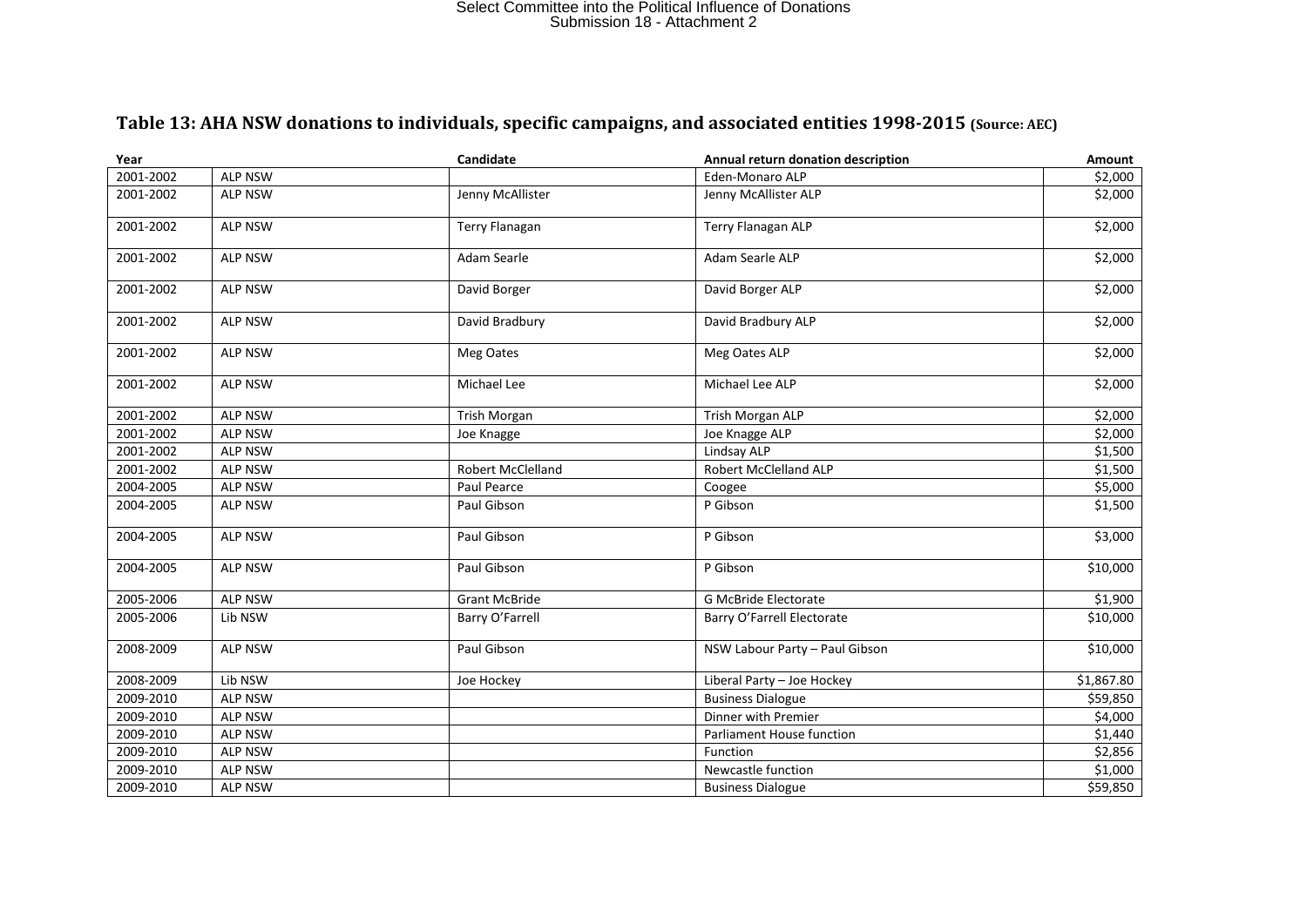| 2009-2010 | ALP FED                              |                   | Kevin Rudd function                        | \$2,000   |
|-----------|--------------------------------------|-------------------|--------------------------------------------|-----------|
| 2009-2010 | ALP FED                              | Jim Arneman       | Paterson FE Campaign                       | \$1,000   |
| 2009-2010 | ALP FED                              |                   | <b>Belinda Neal function</b>               | \$1,200   |
| 2009-2010 | ALP FED                              |                   | Clare function                             | \$1,500   |
| 2009-2010 | Lib NSW - Pymble                     |                   | <b>Malcolm Turnbull function</b>           | \$1,500   |
| 2009-2010 | $\overline{\text{Lib}}$ NSW - Pymble |                   | Joe Hockey function                        | \$250     |
| 2009-2010 | Lib NSW - Pymble                     |                   | Joe Hockey function                        | \$500     |
| 2009-2010 | Lib NSW - Pymble                     |                   | Joe Hockey function                        | \$1,000   |
| 2009-2010 | Lib NSW - Pymble                     |                   | Joe Hockey function                        | \$560     |
| 2009-2010 | Lib NSW - Pymble                     |                   | Belinda Neal function (?)                  | \$1,200   |
| 2009-2010 | Lib NSW - Pymble                     |                   | Tony Abbott function                       | \$1,500   |
| 2009-2010 | Lib NSW - Pymble                     |                   | Sydney Forum Joe Hockey                    | \$2,527   |
| 2009-2010 | Lib NSW - Pymble                     |                   | Tony Abbott function                       | \$3,000   |
| 2009-2010 | Lib NSW - Pymble                     |                   | Shayne Mallard function                    | \$2,500   |
| 2009-2010 | Lib NSW                              |                   | Function                                   | \$1,517   |
| 2009-2010 | Lib NSW                              |                   | Forum                                      | \$12,000  |
| 2009-2010 | Lib NSW                              |                   | Function                                   | \$6,000   |
| 2009-2010 | Lib NSW                              |                   | Barry O'Farrell function                   | \$1,000   |
| 2009-2010 | Lib NSW                              |                   | Daryl M function                           | \$1,000   |
| 2009-2010 | Lib NSW                              |                   | <b>State Budget</b>                        | \$1,300   |
| 2009-2010 | Nat NSW                              |                   | Table for function                         | \$3,000   |
| 2009-2010 | Nat NSW                              |                   | 90 <sup>th</sup> Anniversary function      | \$3,000   |
| 2009-2010 | Nat NSW                              |                   | Fundraiser                                 | \$11,000  |
| 2009-2010 | Nat NSW                              |                   | Function                                   | \$3,000   |
| 2010-2011 | <b>ALP NSW</b>                       |                   | Campaign funding                           | \$20,000  |
| 2010-2011 | ALP FED                              |                   | Wayne Swan dinner                          | \$100,000 |
| 2010-2011 | Lib NSW - Baulkham Hills SEC         | David Elliott     | Donation to David Elliott                  | \$2,500   |
| 2010-2011 | ALP NSW - Camden State Campaign      | <b>Tony Kelly</b> | Campaign contribution - Tony Kelly         | \$10,000  |
| 2010-2011 | Lib NSW - Dawn Fardell MP            | Dawn Fardell      | Donation to election campaign              | \$20,000  |
| 2010-2011 | Lib NSW - Epping SEC                 | <b>Greg Smith</b> | Donation to election campaign - Greg Smith | \$5,000   |
| 2010-2011 | Lib NSW - G Ward                     | Gareth Ward       | Donation to Lib NSW G Ward South Coast     | \$5,000   |
| 2010-2011 | Lib NSW - ShoalhavenHeads/G Ward     | Gareth Ward       | Donation                                   | \$5,000   |
| 2010-2011 | <b>ALP NSW</b>                       |                   | Function - catering                        | \$4,344   |
| 2010-2011 | Lib NSW - Manly SEC                  | Mike Baird        | Donation to election campaign              | \$45,000  |
| 2010-2011 | Lib NSW - North Sydney FEC           | Joe Hockey        | Donation                                   | \$5,000   |
| 2010-2011 | Lib NSW                              |                   | Tickets to function                        | \$10,000  |
| 2010-2011 | Lib NSW                              |                   | Function                                   | \$1,000   |
| 2010-2011 | Lib NSW                              |                   | Catering - Liberal party function          | \$5,584   |
| 2010-2011 | Lib NSW                              | Chris Patterson   | Donation to Chris Patterson                | \$10,000  |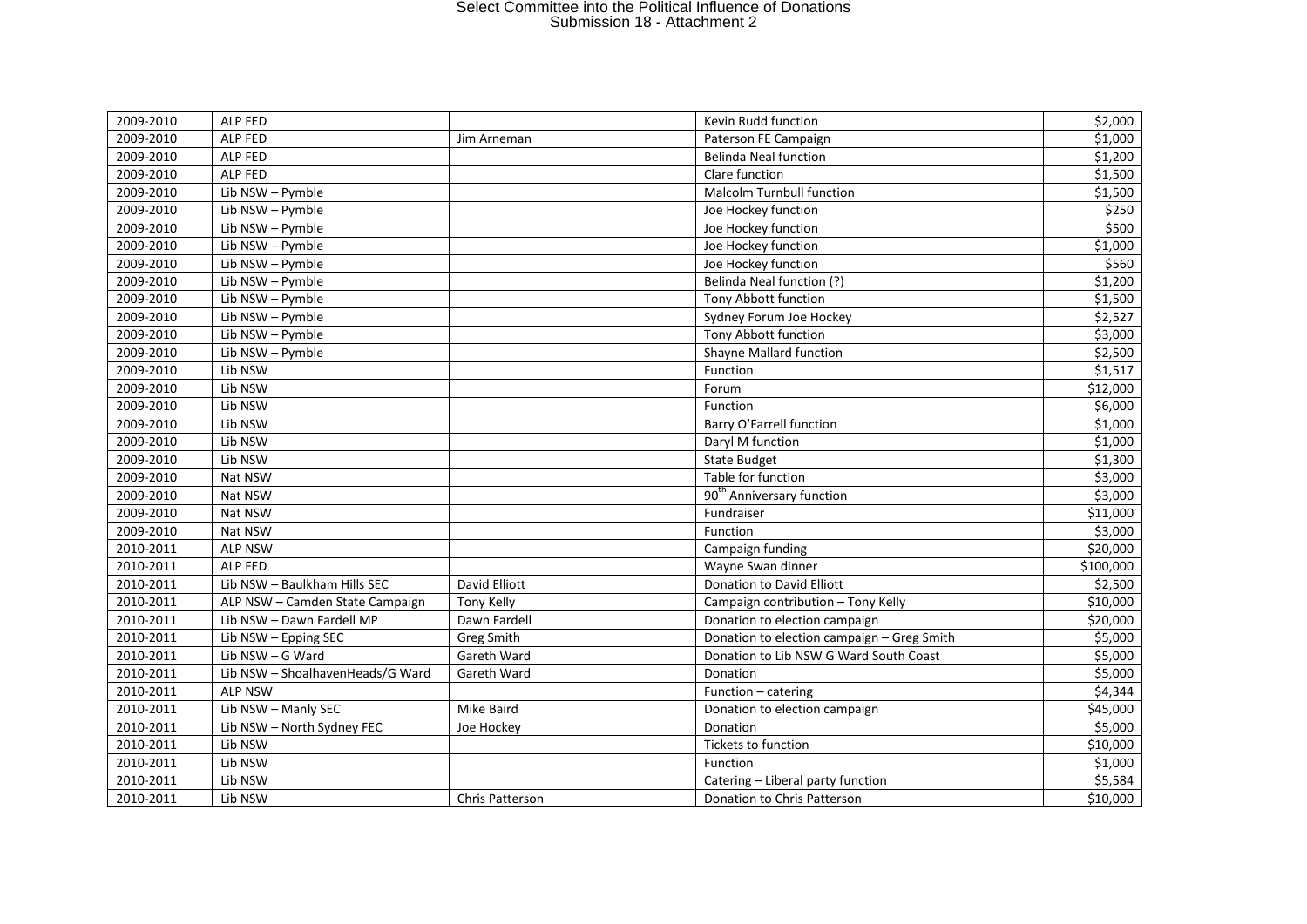| 2010-2011 | Lib NSW                       | Barry O'Farrell          | Donation to Barry O'Farrell                               | \$50,000  |
|-----------|-------------------------------|--------------------------|-----------------------------------------------------------|-----------|
| 2010-2011 | Lib NSW                       | Matthew Kean             | Donation to Hornsby SEC                                   | \$4,000   |
| 2010-2011 | Lib NSW                       |                          | Let's Go Greek Dinner with Barry O'Farrell - live auction | \$38,500  |
| 2010-2011 | Lib NSW                       |                          | Dinner with Barry O'Farrell                               | \$125,000 |
| 2010-2011 | Lib NSW                       |                          | Dinner with Barry O'Farrell                               | \$20,000  |
| 2010-2011 | Lib NSW                       | Dan Brady                | Donation to Dan Brady                                     | \$2,000   |
| 2010-2011 | Lib NSW                       | <b>Matthew Mason Cox</b> | Donation to Matthew Mason Cox                             | \$2,000   |
| 2010-2011 | Lib NSW                       |                          | Catering for Chris Patterson function                     | \$9,327   |
| 2010-2011 | Lib NSW                       |                          | Donation to election campaign                             | \$34,000  |
| 2010-2011 | Lib NSW                       | Chris Patterson          | Donation to election campaign - Chris Patterson           | \$1,500   |
| 2010-2011 | Lib NSW                       |                          | Lunch for Liberal Party                                   | \$2,927   |
| 2010-2011 | LIB FED                       |                          | Tony Abbott dinner                                        | \$105,000 |
| 2010-2011 | LIB FED                       |                          | Catering for T Abbott dinner - In kind                    | \$7,640   |
| 2010-2011 | LIB FED                       |                          | Private dinner with the Hon Bronwyn Bishop MP             | \$2,500   |
| 2010-2011 | Lib NSW - Sydney SEC          |                          | Auction prize                                             | \$3,000   |
| 2010-2011 | Nat NSW                       |                          | Purchase of auction items on Federal EL                   | \$5,000   |
| 2010-2011 | Nat NSW                       |                          | Lunch with George Souris                                  | \$1,499   |
| 2010-2011 | Nat NSW                       |                          | Lunch with George Souris                                  | \$1,499   |
| 2010-2011 | Nat NSW                       | George Souris            | Donation to George Souris campaign                        | \$10,000  |
| 2010-2011 | Nat NSW                       | Andrew Stoner            | Donation to Andrew Stoner                                 | \$60,000  |
| 2010-2011 | Nat NSW                       |                          | Function                                                  | \$1,000   |
| 2010-2011 | Nat NSW                       | <b>Andrew Fraser</b>     | Donation to Andrew Fraser                                 | \$5,000   |
| 2010-2011 | Nat NSW                       | Don Page                 | Don Page donation                                         | \$5,000   |
| 2010-2011 | Nat NSW                       |                          | Sponsorship - Golf Day                                    | \$8,800   |
| 2010-2011 | Nat NSW                       |                          | Sponsorship - Golf Day                                    | \$8,800   |
| 2010-2011 | Nat NSW                       | Paul Toole               | Function held for National Party candidate Paul Toole     | \$9,350   |
| 2010-2011 | Nat NSW                       |                          | Catering for National Party Xmas Party                    | \$1,259   |
| 2010-2011 | Nat NSW                       |                          | Catering for National Party function                      | \$3,778   |
| 2010-2011 | Nat NSW                       |                          | <b>Staff for National Party function</b>                  | \$2,922   |
| 2010-2011 | Nat NSW                       |                          | <b>EST Sydney National Party function</b>                 | \$4,000   |
| 2010-2011 | Nat NSW                       |                          | Functions beverage, catering and room hire - In kind      | \$3,526   |
| 2010-2011 | Nat NSW                       |                          | Functions beverage, catering and room hire - In kind      | \$3,409   |
| 2010-2011 | Nat NSW                       |                          | Functions beverage, catering and room hire - In kind      | \$10,468  |
| 2010-2011 | Peter Draper MP - Independent | Peter Draper             | Donation to election campaign                             | \$20,000  |
| 2013-2014 | ALP FED                       | Anthony Albanese         | Anthony Albanese                                          | \$2,500   |
| 2013-2014 | <b>ALP FED</b>                | Anthony Albanese         | Anthony Albanese                                          | \$7,753   |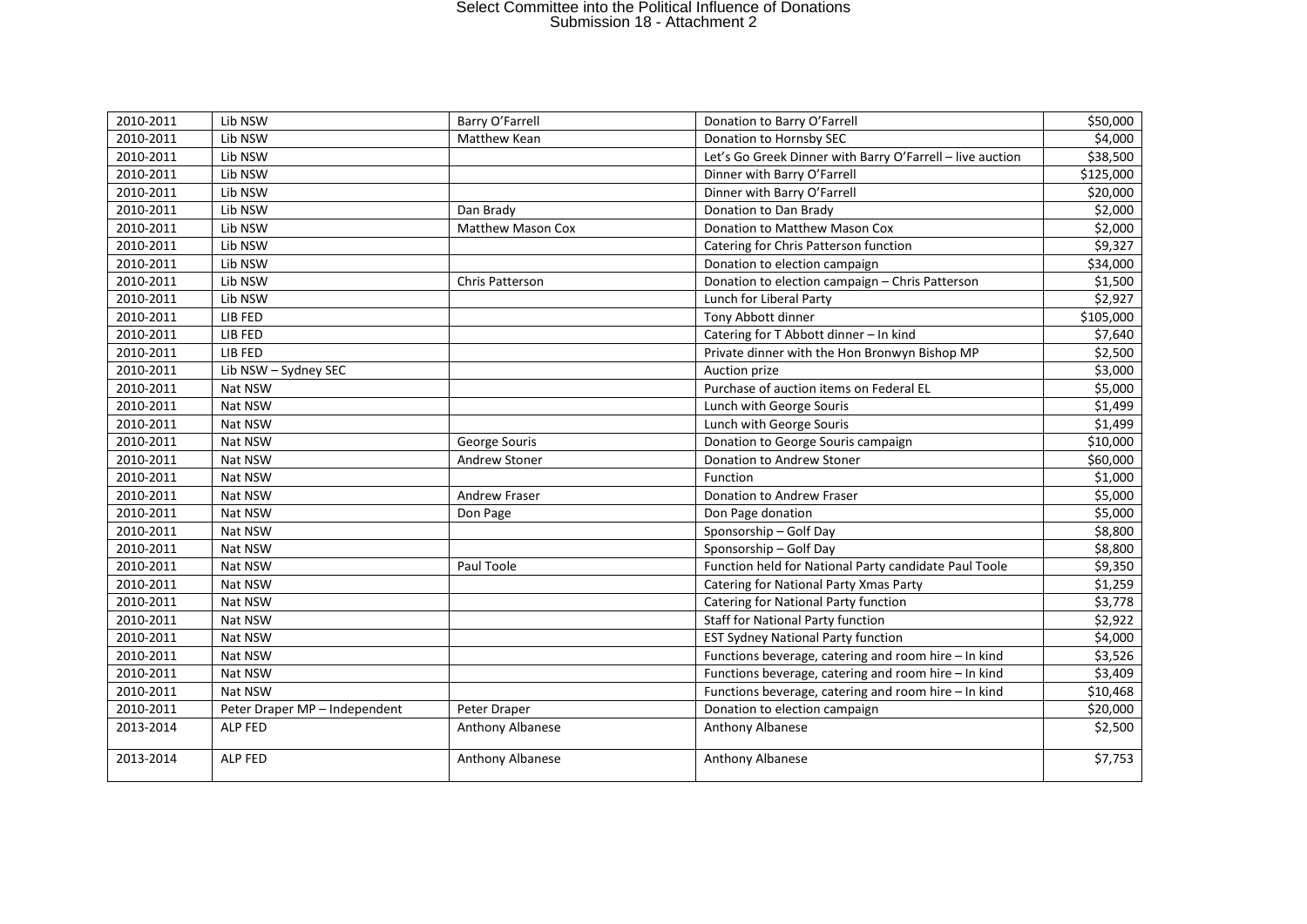| 2013-2014 | ALP FED        | <b>Bill Shorten</b>   | <b>Bill Shorten</b>   | \$2,500  |
|-----------|----------------|-----------------------|-----------------------|----------|
| 2013-2014 | <b>ALPFED</b>  | Sam Dastyari          | Sam Dastyari          | \$2,545  |
| 2013-2014 | <b>ALP NSW</b> | Steve McMahon         | Steve McMahon         | \$2,500  |
| 2013-2014 | <b>ALP NSW</b> | Jason Clare           | Jason Clare           | \$5,000  |
| 2013-2014 | <b>ALP NSW</b> | Joel Fitzgibbon       | Joel Fitzgibbon       | \$10,000 |
| 2013-2014 | <b>ALP NSW</b> | Chris Bowen           | Chris Bowen           | \$10,000 |
| 2013-2014 | <b>ALP NSW</b> | Matt Thistlethwaite   | Matt Thistlethwaite   | \$2,000  |
| 2013-2014 | <b>ALP NSW</b> | Mike Kelly            | Mike Kelly            | \$2,500  |
| 2013-2014 | Lib FED        | Andrew Robb           | Andrew Robb           | \$5,000  |
| 2013-2014 | Lib FED        | Kevin Andrews         | <b>Kevin Andrews</b>  | \$5,000  |
| 2013-2014 | Lib FED        | <b>Scott Morrison</b> | <b>Scott Morrison</b> | \$5,000  |
| 2013-2014 | Lib FED        | Christopher Pyne      | Christopher Pyne      | \$1,650  |
| 2013-2014 | Lib FED        | Craig Laundy          | Craig Laundy          | \$5,500  |
| 2013-2014 | Lib TAS        | Eric Abetz            | Eric Abetz            | \$2,256  |
| 2013-2014 | Lib TAS        | Eric Abetz            | Eric Abetz            | \$2,837  |
| 2013-2014 | Lib NSW        | <b>Tony Abbott</b>    | Tony Abbott           | \$1,500  |
| 2013-2014 | Lib NSW        | Craig Laundy          | Craig Laundy          | \$50,000 |
| 2013-2014 | Lib NSW        | Craig Laundy          | Craig Laundy          | \$1,351  |
| 2013-2014 | Lib NSW        | Craig Laundy          | Craig Laundy          | \$2,525  |
|           |                |                       |                       |          |

**Table 14: AHA South Australia donations to individuals, specific campaigns, and associated entities 1998-2015 (Source:**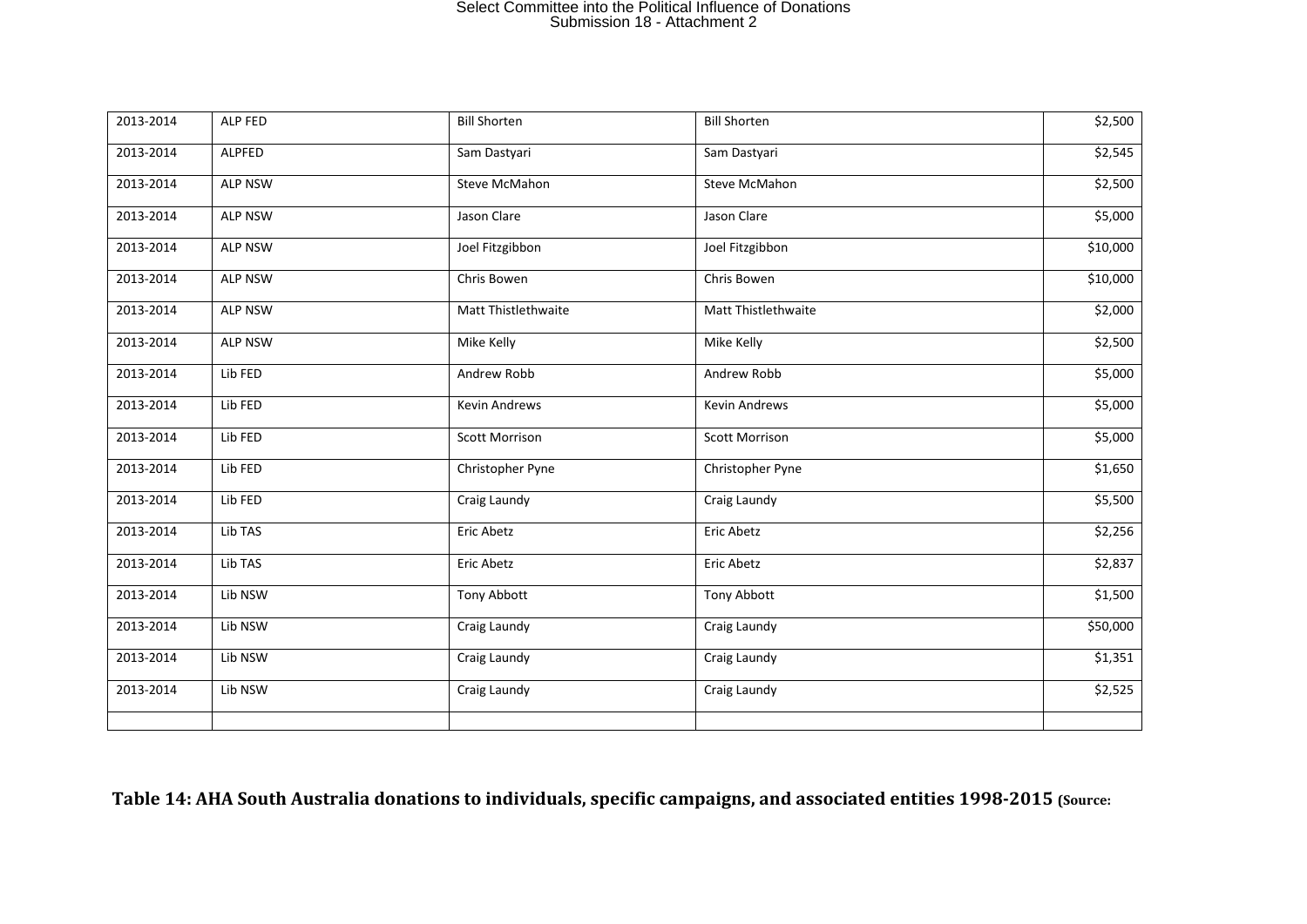**AEC)**

| Year      |                                           | Candidate                    | Annual return donation description                      | <b>Amount</b> |
|-----------|-------------------------------------------|------------------------------|---------------------------------------------------------|---------------|
| 2003-2004 | <b>ALP SA</b>                             | <b>Steve Georganas</b>       | Hindmarsh FEC - PO Box 81, West Beach SA                | \$500         |
| 2003-2004 | <b>ALP SA</b>                             | <b>Steve Georganas</b>       | Hindmarsh FEC                                           | \$1,000       |
| 2004-2005 | <b>ALP SA</b>                             | <b>Kate Ellis</b>            | ALP Federal Adelaide Campaign                           | \$750         |
| 2004-2005 | <b>ALP SA</b>                             | David Cox                    | Kingston ALP Federal Electorate Council                 | \$700         |
| 2004-2005 | <b>ALP SA</b>                             | <b>Steve Georganas</b>       | Hindmarsh ALP Campaign Fund                             | \$250         |
| 2004-2005 | <b>ALP SA</b>                             |                              | Florey Supporters Club, Modbury North                   | \$275         |
| 2004-2005 | Lib SA                                    | <b>Andrew Southcott</b>      | Liberal Party Boothby FEC, Marion                       | \$1,495       |
| 2004-2005 | Lib SA                                    | Andrew Southcott             | Liberal Party Boothby FEC, Marion                       | \$1,495       |
| 2004-2005 | Lib SA                                    | Joan Hall MP/Fran Bailey MP  | Hon Joan Hall MP/Hon Fran Bailey MP, Rostrevor          | \$960         |
| 2004-2005 | Lib SA                                    | Scott Birmingham             | Hindmarsh Federal Electorate Committee - c/S Birmingham | \$500         |
| 2004-2005 | Lib SA                                    | <b>Martin Hamilton-Smith</b> | Waite SEC - Torrens Park                                | \$260         |
| 2004-2005 | <b>Sturt Federal Electorate Committee</b> | Christopher Pyne             | 38 The Parade, Norwood                                  | \$650         |
| 2005-2006 | $ALP - Hartley$                           | Grace Portolesi              | ALP Hartley Campaign Fund                               | \$500         |
| 2005-2006 | ALP - Mitchell                            | Kris Hanna                   | ALP Mitchell Campaign Fund                              | \$500         |
| 2005-2006 | ALP - Colton Sub-Branch                   | Paul Caica                   | <b>ALP Colton Sub-Branch</b>                            | \$500         |
| 2005-2006 | ALP - Norwood                             | Vini Ciccarello              | <b>ALP Norwood</b>                                      | \$500         |
| 2005-2006 | ALP - Unley Sub-Branch                    | Michael Keenan               | ALP Unley Sub-Branch                                    | \$1,000       |
| 2005-2006 | ALP - Kaurna                              | John Hill                    | <b>ALP Kaurna</b>                                       | \$1,100       |
| 2005-2006 | ALP - Stuart Campaign                     | Justin Jarvis                | ALP Stuart Campaign                                     | \$300         |
| 2005-2006 | ALP - Lee Sub-Branch                      | Michael Wright               | ALP Lee Sub-Branch                                      | \$1,050       |
| 2005-2006 | ALP - Federal Adelaide Campaign           | Kate Ellis                   | Federal Adelaide Campaign                               | \$1,000       |
| 2005-2006 | Lib-Unley SEC                             | David Pisoni                 | Liberal Party - Unley SEC                               | \$750         |
| 2005-2006 | Lib - Morialta SEC                        | Joan Hall                    | Liberal Party - Morialta SEC                            | \$1,000       |
| 2005-2006 | Lib - Morialta SEC                        | Joan Hall                    | Liberal Party - Morialta SEC                            | \$1,000       |
| 2005-2006 | Lib - Sturt FEC                           | Christopher Pyne             | Liberal Party - Sturt FEC                               | \$140         |
| 2012-2013 | LP Hindmarsh FEC - Torrensville           | <b>Matt Williams</b>         | Liberal Party of Australia - Hindmarsh FEC LIB          | \$2,500       |
| 2012-2013 | LP Hindmarsh FEC - Torrensville           | <b>Matt Williams</b>         | Liberal Party of Australia - Hindmarsh FEC LIB          | \$100         |
|           |                                           |                              |                                                         |               |